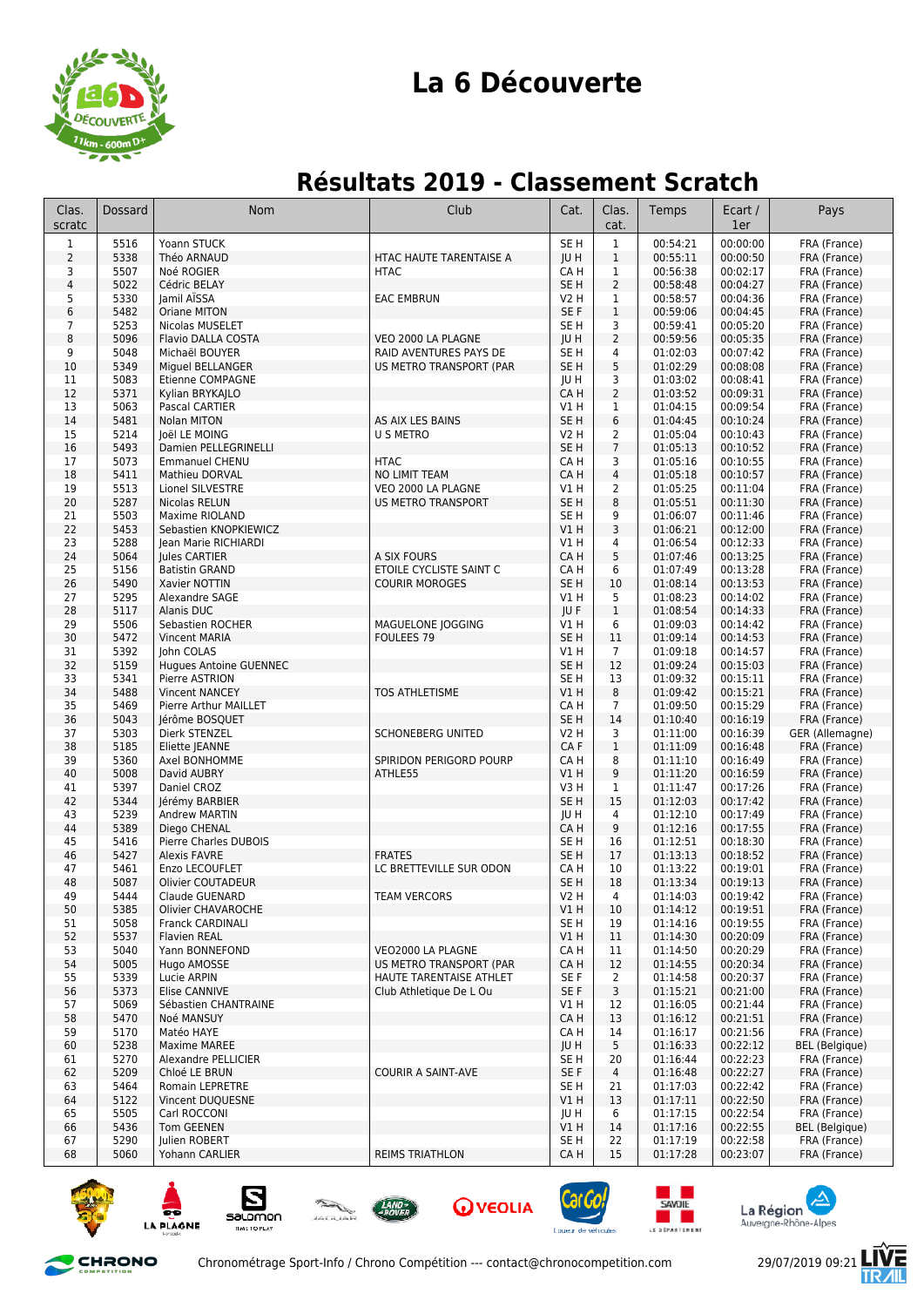

| Clas.<br>scratc | Dossard      | Nom                                               | Club                                    | Cat.                | Clas.<br>cat.        | Temps                | Ecart /<br>1er       | Pays                         |
|-----------------|--------------|---------------------------------------------------|-----------------------------------------|---------------------|----------------------|----------------------|----------------------|------------------------------|
| 68              | 5132         | <b>Antoine FERRARI</b>                            | <b>SNAC</b>                             | CA H                | 15                   | 01:17:28             | 00:23:07             | FRA (France)                 |
| 70              | 5300         | Laetitia SIOR                                     | AS RANDONNEURS DE RUY                   | SE F                | 5                    | 01:17:45             | 00:23:24             | FRA (France)                 |
| 71              | 5419         | Frédéric DUMAND                                   |                                         | V1H                 | 15                   | 01:18:11             | 00:23:50             | FRA (France)                 |
| 72              | 5433         | <b>Gabin GAUCHER</b>                              | <b>FC ANNECY</b>                        | CA H                | 17                   | 01:18:22             | 00:24:01             | FRA (France)                 |
| 73<br>74        | 5383<br>5496 | Estelle CHAUVEAU<br>Alexandre PICHON              | <b>ATHLETISME SIX FOURS</b>             | SE F<br>CA H        | 6<br>18              | 01:19:01<br>01:19:43 | 00:24:40<br>00:25:22 | FRA (France)<br>FRA (France) |
| 75              | 5437         | <b>Titouan GELLE</b>                              | VAUX LE PENIL ATHLETISM                 | SE <sub>H</sub>     | 23                   | 01:19:47             | 00:25:26             | FRA (France)                 |
| 76              | 5364         | Nicolas BREAT                                     |                                         | VIH                 | 16                   | 01:20:04             | 00:25:43             | FRA (France)                 |
| 77              | 5478         | Olivier MEDARD                                    | NO LIMIT TEAM                           | SE H                | 24                   | 01:20:12             | 00:25:51             | FRA (France)                 |
| 78              | 5405         | Théo DELECLUSE                                    | <b>CS LA PLAGNE</b>                     | JU H                | $\overline{7}$       | 01:20:16             | 00:25:55             | FRA (France)                 |
| 79              | 5197         | Christopher LAI                                   | <b>SNAIL CREW</b>                       | SE H                | 25                   | 01:20:20             | 00:25:59             | FRA (France)                 |
| 79              | 5201         | Marie LAMEY                                       |                                         | SE F                | $\overline{7}$       | 01:20:20             | 00:25:59             | FRA (France)                 |
| 81<br>82        | 5494<br>5093 | Christophe PERSOHN<br><b>Christian CREVAN</b>     | <b>COSNE TRIATHLON</b>                  | V1H<br>V2 H         | 17<br>5              | 01:20:41<br>01:20:43 | 00:26:20<br>00:26:22 | FRA (France)<br>FRA (France) |
| 83              | 5323         | <b>Frantz WAGNER</b>                              | HAUTES-ALPES TRAIL NATU                 | V1 H                | 18                   | 01:20:51             | 00:26:30             | FRA (France)                 |
| 84              | 5415         | Guillaume DOUGUET                                 | TEAM TOUL AR PESKED                     | CA H                | 19                   | 01:20:57             | 00:26:36             | FRA (France)                 |
| 85              | 5438         | Eléna GENDRE                                      |                                         | SE F                | 8                    | 01:21:02             | 00:26:41             | FRA (France)                 |
| 85              | 5514         | Jeremie SORREL                                    |                                         | SE H                | 26                   | 01:21:02             | 00:26:41             | FRA (France)                 |
| 87              | 5465         | Théo LEROY                                        |                                         | JU H                | 8                    | 01:21:17             | 00:26:56             | FRA (France)                 |
| 88<br>89        | 5245<br>5374 | Murielle MORAT<br><b>Baptiste CAPUCON</b>         | ATHLE55                                 | $VI$ F<br>CA H      | $\mathbf{1}$<br>20   | 01:21:29<br>01:22:46 | 00:27:08<br>00:28:25 | FRA (France)<br>FRA (France) |
| 90              | 5225         | Laurent LEPRINCE                                  |                                         | V1 H                | 19                   | 01:22:51             | 00:28:30             | FRA (France)                 |
| 91              | 5135         | Jean Louis FROIDEFOND                             | TRBB                                    | V1 H                | 20                   | 01:22:53             | 00:28:32             | FRA (France)                 |
| 92              | 5276         | Sébastien PLANCHER                                |                                         | VIH                 | 21                   | 01:23:07             | 00:28:46             | FRA (France)                 |
| 93              | 5329         | Ambroise ABONDANCE                                |                                         | JU H                | 9                    | 01:23:21             | 00:29:00             | FRA (France)                 |
| 93              | 5353         | Léonard BESSON                                    |                                         | SE H                | 27                   | 01:23:21             | 00:29:00             | FRA (France)                 |
| 95              | 5523         | <b>Elodie TRANCHAND</b>                           |                                         | SE F                | 9                    | 01:23:24             | 00:29:03             | FRA (France)                 |
| 96<br>97        | 5447<br>5080 | Alan HALL<br>Benjamin COGNON                      |                                         | V2 H<br>SE H        | 6<br>28              | 01:23:28<br>01:23:29 | 00:29:07<br>00:29:08 | SUI (Suisse)<br>FRA (France) |
| 98              | 5097         | <b>Bastien THELLIER</b>                           |                                         | SE <sub>H</sub>     | 29                   | 01:23:45             | 00:29:24             | FRA (France)                 |
| 99              | 5072         | Marie Pierre CHENU                                | VEO2000 LA PLAGNE                       | $VI$ F              | 2                    | 01:23:47             | 00:29:26             | FRA (France)                 |
| 100             | 5056         | Julien CALM                                       |                                         | V1H                 | 22                   | 01:24:13             | 00:29:52             | FRA (France)                 |
| 101             | 5457         | <b>Marion LAPOUBLE</b>                            |                                         | SE F                | 10                   | 01:24:20             | 00:29:59             | FRA (France)                 |
| 102             | 5265         | David PARIENTE                                    | <b>DMND</b>                             | V1 H                | 23                   | 01:24:23             | 00:30:02             | FRA (France)                 |
| 103             | 5035<br>5468 | Candice BOBOK                                     | AS AGNETZ ATHLETISME                    | SE F<br>$VI$ F      | 11<br>3              | 01:24:28             | 00:30:07<br>00:30:10 | FRA (France)                 |
| 104<br>105      | 5298         | Carole MAILLART<br>Johnny SEVESTRE                | <b>DAC REIMS</b><br><b>ENDURANCE 72</b> | SE H                | 30                   | 01:24:31<br>01:24:40 | 00:30:19             | FRA (France)<br>FRA (France) |
| 106             | 5168         | <b>Cyril HAYE</b>                                 |                                         | V1 H                | 24                   | 01:24:46             | 00:30:25             | FRA (France)                 |
| 107             | 5286         | Jean Christophe REGIS                             | <b>GRUISSAN SPORTS EVEVENE</b>          | SE H                | 31                   | 01:25:09             | 00:30:48             | FRA (France)                 |
| 108             | 5489         | Michael NOMBRET                                   | ATHLETIQUE SPORTS MOUTI                 | V1 H                | 25                   | 01:25:17             | 00:30:56             | FRA (France)                 |
| 108             | 5491         | Alexandra OLIVIER                                 |                                         | SE F                | 12                   | 01:25:17             | 00:30:56             | FRA (France)                 |
| 110             | 5187         | <b>Baptiste JEANTOT</b><br>Christian BESSE        | <b>TEAM HOLNON</b>                      | CA H                | 21                   | 01:25:21             | 00:31:00             | FRA (France)                 |
| 111<br>112      | 5028<br>5284 | Gaëtan RAULT                                      | <b>CVT JTEKT</b>                        | <b>V2 H</b><br>V1 H | $\overline{7}$<br>26 | 01:25:24<br>01:25:27 | 00:31:03<br>00:31:06 | FRA (France)<br>FRA (France) |
| 113             | 5425         | Stéphane FASSETTA                                 |                                         | V1 H                | 27                   | 01:25:41             | 00:31:20             | FRA (France)                 |
| 114             | 5414         | Vincent DOUGUET                                   | TEAM TOUL AR PESKED                     | CA H                | 22                   | 01:25:48             | 00:31:27             | FRA (France)                 |
| 115             | 5232         | Marie LOURDIN DE FILIPPIS                         |                                         | SE F                | 13                   | 01:26:11             | 00:31:50             | FRA (France)                 |
| 116             | 5535         | Céline ZANELLA                                    |                                         | $VI$ F              | $\overline{4}$       | 01:26:13             | 00:31:52             | FRA (France)                 |
| 117             | 5151         | Delphine GILLET                                   | MAURIENNE TRAIL                         | $VI$ F              | 5                    | 01:26:20             | 00:31:59             | FRA (France)                 |
| 118<br>119      | 5057<br>5235 | Claudy CALONNE<br>Nicolas MAGNALDI                |                                         | V3H<br>SE H         | $\overline{2}$<br>32 | 01:26:23<br>01:26:25 | 00:32:02<br>00:32:04 | FRA (France)<br>FRA (France) |
| 120             | 5301         | Patrice SIZABUIRE                                 | <b>ASC MIONNAY</b>                      | V <sub>2</sub> H    | 8                    | 01:26:28             | 00:32:07             | FRA (France)                 |
| 121             | 5121         | Jean DUCROT                                       | TEAM LAJOB - LA TEAM QU                 | SE H                | 33                   | 01:26:35             | 00:32:14             | FRA (France)                 |
| 122             | 5384         | Mickael CHAUVIN                                   |                                         | V1H                 | 28                   | 01:26:56             | 00:32:35             | FRA (France)                 |
| 123             | 5345         | Stephane BARBOT                                   |                                         | V1 H                | 29                   | 01:27:04             | 00:32:43             | FRA (France)                 |
| 124             | 5014         | Théo BARATANGE                                    |                                         | JU H                | 10                   | 01:27:06             | 00:32:45             | FRA (France)                 |
| 124<br>126      | 5231<br>5334 | Cédric LOUIS<br>Charly AMADEO DEL POSTAL          |                                         | SE H<br>CA H        | 34<br>23             | 01:27:06<br>01:27:09 | 00:32:45<br>00:32:48 | FRA (France)<br>FRA (France) |
| 127             | 5449         | Antoine HAVERLANT                                 |                                         | CA H                | 24                   | 01:27:11             | 00:32:50             | FRA (France)                 |
| 128             | 5110         | Louis DEMEULEMEESTER                              |                                         | CA H                | 25                   | 01:27:13             | 00:32:52             | FRA (France)                 |
| 129             | 5217         | Zian LECOMTE                                      |                                         | CA H                | 26                   | 01:27:24             | 00:33:03             | FRA (France)                 |
| 130             | 5145         | Nathalie GAVRILOFF                                |                                         | $VI$ F              | 6                    | 01:27:31             | 00:33:10             | FRA (France)                 |
| 131             | 5100         | Célia DE CARVALHO                                 | <b>GINESTAS X TRAIL</b>                 | $VI$ F              | 7                    | 01:27:34             | 00:33:13             | FRA (France)                 |
| 132             | 5375         | Fiona CASALI                                      |                                         | CA F                | $\overline{2}$       | 01:27:35             | 00:33:14             | FRA (France)                 |
| 133<br>134      | 5120<br>5304 | François DUCOGNON<br>David TAAM                   | <b>SEP Y AIN</b>                        | V1 H<br>V1 H        | 30<br>31             | 01:27:40<br>01:27:45 | 00:33:19<br>00:33:24 | FRA (France)<br>FRA (France) |
| 135             | 5109         | Franck DELIGEARD                                  | TRBB                                    | V1 H                | 32                   | 01:27:46             | 00:33:25             | FRA (France)                 |
| 136             | 5305         | <b>Flavie TAILLARDAS</b>                          | <b>CAC</b>                              | SE F                | 14                   | 01:27:51             | 00:33:30             | FRA (France)                 |
| 137             | 5034         | Adrien BLONDIN                                    |                                         | SE H                | 35                   | 01:27:55             | 00:33:34             | FRA (France)                 |
| 138             | 5053         | Gilles BROWANG                                    | <b>ASSO SIDEL</b>                       | V1 H                | 33                   | 01:27:56             | 00:33:35             | FRA (France)                 |
| 138             | 5213         | Bruno LE GRAND                                    | RAID FINISTERE SUD                      | V1 H                | 33                   | 01:27:56             | 00:33:35             | FRA (France)                 |
| 140             | 5446         | Thomas GUYON                                      |                                         | SE H                | 36                   | 01:28:03             | 00:33:42             | FRA (France)                 |
| 141<br>141      | 5456<br>5224 | Laurie LAMOOT COMELLI<br><b>Guillaume LENOBLE</b> |                                         | $VI$ F<br>V1H       | 8<br>35              | 01:28:12<br>01:28:12 | 00:33:51<br>00:33:51 | FRA (France)<br>FRA (France) |
| 143             | 5476         | <b>Olivier MARTIN</b>                             |                                         | V1 H                | 36                   | 01:28:20             | 00:33:59             | FRA (France)                 |















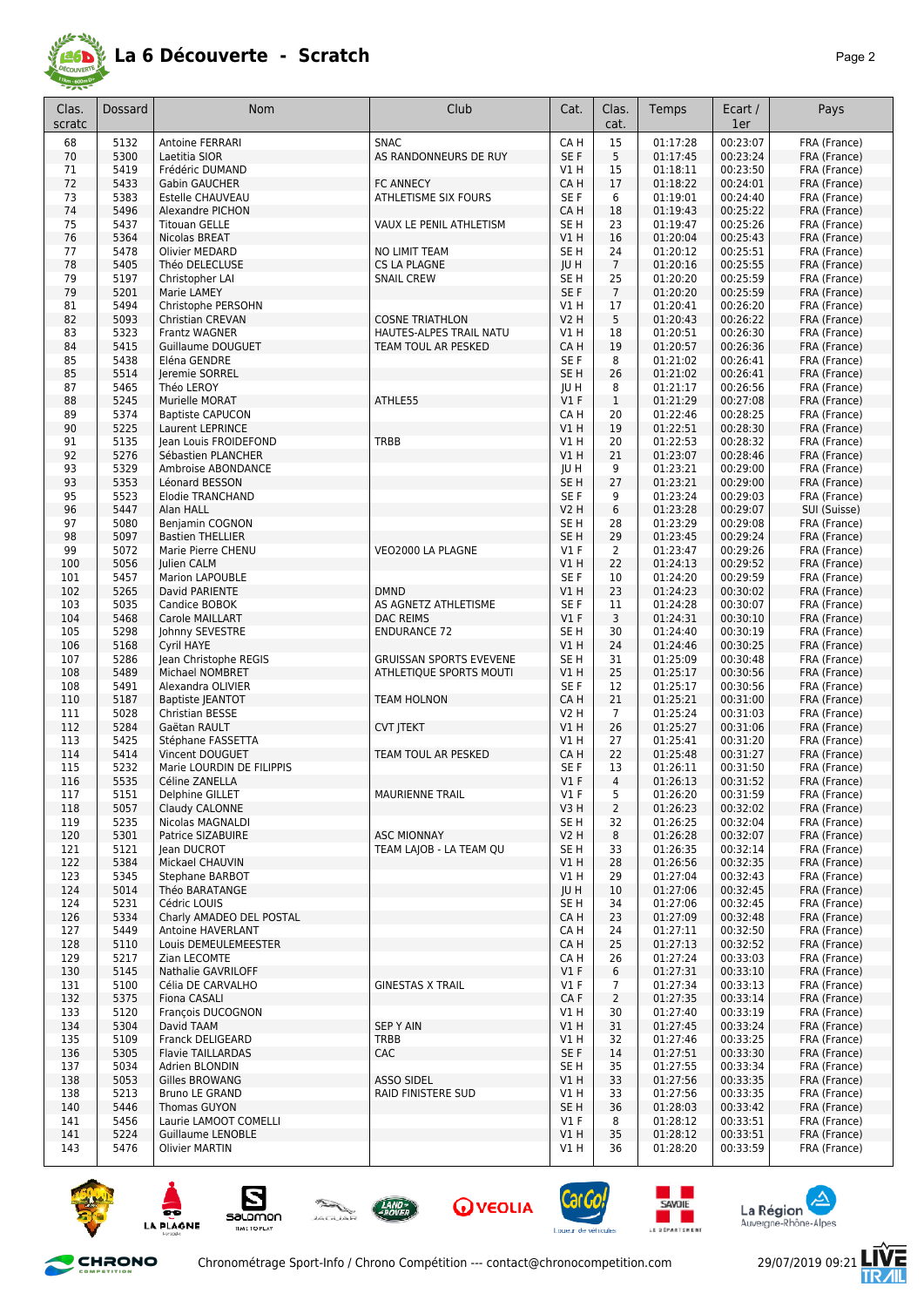

| Clas.<br>scratc | Dossard      | <b>Nom</b>                             | Club                       | Cat.                    | Clas.<br>cat.  | Temps                | Ecart /<br>1er       | Pays                                  |
|-----------------|--------------|----------------------------------------|----------------------------|-------------------------|----------------|----------------------|----------------------|---------------------------------------|
| 144             | 5070         | Agathe CHAPAT                          |                            | SE <sub>F</sub>         | 15             | 01:28:28             | 00:34:07             | FRA (France)                          |
| 145             | 5439         | Philippe GIMBRET                       |                            | SE <sub>H</sub>         | 37             | 01:28:52             | 00:34:31             | FRA (France)                          |
| 146             | 5089         | <b>Christine COVAREL</b>               | <b>DRINK TEAM</b>          | V2F                     | 1              | 01:29:03             | 00:34:42             | FRA (France)                          |
| 147             | 5445         | Catherine GUGLIELMI                    | <b>DRINK TEAM</b>          | <b>V2F</b>              | $\overline{2}$ | 01:29:10             | 00:34:49             | FRA (France)                          |
| 148             | 5240         | Jean André MARTINI                     |                            | SE H                    | 38             | 01:29:41             | 00:35:20             | FRA (France)                          |
| 149             | 5332         | Jaunin ALEXIS                          |                            | SE <sub>H</sub>         | 39             | 01:29:46             | 00:35:25             | FRA (France)                          |
| 150             | 5399         | Lionel DANDRIEUX                       |                            | SE H                    | 40             | 01:30:03             | 00:35:42             | FRA (France)                          |
| 151             | 5082         | Pacôme COMBREAS                        | SKI CLUB DE MONTALBERT     | CA H                    | 27             | 01:30:15             | 00:35:54             | FRA (France)                          |
| 152             | 5320         | Hélène VIGNARD                         |                            | $VI$ F                  | 9              | 01:30:20             | 00:35:59             | FRA (France)                          |
| 153             | 5124         | Laura ELHORGA                          |                            | SE <sub>F</sub>         | 16             | 01:30:23             | 00:36:02             | FRA (France)                          |
| 154             | 5174         | Maxime HENRY                           |                            | SE <sub>H</sub>         | 41             | 01:30:24             | 00:36:03             | FRA (France)                          |
| 155             | 5196         | <b>Florent LAHAYE</b>                  |                            | SE <sub>H</sub>         | 42             | 01:30:28             | 00:36:07             | <b>BEL</b> (Belgique)                 |
| 156             | 5118         | Marie Lucie DUCHATEAU                  |                            | SE <sub>F</sub>         | 17             | 01:30:32             | 00:36:11             | FRA (France)                          |
| 157             | 5160         | Cédric GUERARD                         |                            | SE H                    | 43             | 01:30:33             | 00:36:12             | FRA (France)                          |
| 158             | 5180         | Laurence HUSSLER                       | USO DE CHELLES             | V2F                     | 3              | 01:30:34             | 00:36:13             | FRA (France)                          |
| 159             | 5024         | Maxime BELOUIN                         | LIB'AIR'TRAIL              | CA H                    | 28             | 01:30:43             | 00:36:22             | FRA (France)                          |
| 160             | 5431         | Cécile FOVET                           |                            | SE F                    | 18             | 01:30:48             | 00:36:27             | FRA (France)                          |
| 161             | 5534         | Christelle ZANELLA                     |                            | $VI$ F                  | 10             | 01:30:58             | 00:36:37             | FRA (France)                          |
| 162             | 5426         | Laurent FAURE                          | <b>AVIGNON TOURISME</b>    | V1H                     | 37             | 01:30:59             | 00:36:38             | FRA (France)                          |
| 163             | 5177         | Marine HILPERT                         |                            | SE F                    | 19             | 01:31:03             | 00:36:42             | FRA (France)                          |
| 164             | 5059         | Géraldine CARLIER                      | TNT EZANVILLE              | $VI$ F                  | 11             | 01:31:07             | 00:36:46             | FRA (France)                          |
| 165             | 5409         | <b>Nathalie DOLARD</b>                 | <b>COUREURS DU GLEZY</b>   | V1F                     | 12             | 01:31:08             | 00:36:47             | FRA (France)                          |
| 166             | 5147         | lean GEORGE                            |                            | V1 H                    | 38             | 01:31:19             | 00:36:58             | <b>BEL</b> (Belgique)                 |
| 167             | 5440         | Marianne GOMES                         | <b>CAC CALOTERIE</b>       | SE <sub>F</sub>         | 20             | 01:31:33             | 00:37:12             | FRA (France)                          |
| 168<br>169      | 5315<br>5423 | Aurélie VASSEUR<br>Said EL HARCHI      |                            | SE <sub>F</sub><br>V1 H | 21<br>39       | 01:31:39<br>01:31:43 | 00:37:18<br>00:37:22 | FRA (France)                          |
| 170             | 5354         | <b>Emmanuelle BIORET</b>               |                            | SE F                    | 22             | 01:31:49             | 00:37:28             | <b>BEL</b> (Belgique)<br>FRA (France) |
| 171             | 5144         | Philippine GASON                       |                            | SE <sub>F</sub>         | 23             | 01:31:55             | 00:37:34             | <b>BEL</b> (Belgique)                 |
| 172             | 5432         | Hélène GADISSEUX                       |                            | SE F                    | 24             | 01:32:03             | 00:37:42             | <b>BEL</b> (Belgique)                 |
| 173             | 5078         | Jackie CLAUDEL                         | CHARLEVILLE MEZIERES AT    | V3H                     | 3              | 01:32:05             | 00:37:44             | FRA (France)                          |
| 174             | 5450         | Paul Emile HENRIET                     |                            | CA H                    | 29             | 01:32:11             | 00:37:50             | FRA (France)                          |
| 175             | 5343         | Julien BACLE                           |                            | V1 H                    | 40             | 01:32:18             | 00:37:57             | FRA (France)                          |
| 176             | 5326         | Emmanuelle YOUINOU                     | VEO2000 LA PLAGNE          | $VI$ F                  | 13             | 01:32:24             | 00:38:03             | FRA (France)                          |
| 177             | 5115         | Sarah DIERENDONCK                      |                            | SE <sub>F</sub>         | 25             | 01:32:25             | 00:38:04             | FRA (France)                          |
| 178             | 5176         | Juliette HIE                           |                            | SE <sub>F</sub>         | 26             | 01:32:28             | 00:38:07             | FRA (France)                          |
| 179             | 5378         | Paul CHANTEPERDRIX                     |                            | V2 H                    | 9              | 01:32:58             | 00:38:37             | FRA (France)                          |
| 180             | 5256         | <b>Laurent NORIS</b>                   |                            | <b>V2 H</b>             | 10             | 01:32:59             | 00:38:38             | FRA (France)                          |
| 181             | 5398         | Manon DA COSTA                         |                            | SE F                    | 27             | 01:33:02             | 00:38:41             | FRA (France)                          |
| 182             | 5407         | Alexandre DICHANT                      |                            | SE <sub>H</sub>         | 44             | 01:33:03             | 00:38:42             | FRA (France)                          |
| 182             | 5408         | Antoine DICHANT                        |                            | SE H                    | 44             | 01:33:03             | 00:38:42             | FRA (France)                          |
| 184             | 5340         | Julie ARTAUX CHAUDRE                   |                            | SE F                    | 28             | 01:33:17             | 00:38:56             | FRA (France)                          |
| 185             | 5367         | Sébastien BREMONT                      | <b>IFTL</b>                | SE H                    | 46             | 01:33:20             | 00:38:59             | FRA (France)                          |
| 186             | 5508         | Severine ROUSSEAU                      |                            | $VI$ F                  | 14             | 01:33:23             | 00:39:02             | FRA (France)                          |
| 187             | 5074         | <b>Estelle CHEVALIER</b>               | <b>KM42</b>                | V1F                     | 15             | 01:33:26             | 00:39:05             | FRA (France)                          |
| 188             | 5369         | Ali BRISSEL                            |                            | SE H                    | 47             | 01:33:52             | 00:39:31             | FRA (France)                          |
| 189             | 5463         | Louise LEFEL                           | <b>US METRO TRANSPORT</b>  | SE F                    | 29             | 01:33:53             | 00:39:32             | FRA (France)                          |
| 190             | 5522         | Méline TORQUE                          | JAF                        | CA F                    | 3              | 01:33:55             | 00:39:34             | FRA (France)                          |
| 191             | 5052         | Stéphane BROSSARD                      |                            | V1 H                    | 41             | 01:33:59             | 00:39:38             | FRA (France)                          |
| 192             | 5529         | Anne WDOWIAK                           |                            | JU F                    | 2              | 01:34:04             | 00:39:43             | FRA (France)                          |
| 193             | 5123         | Sandrine DURAND                        | <b>DAC REIMS</b>           | V1F                     | 16             | 01:34:05             | 00:39:44             | FRA (France)                          |
| 194             | 5368         | Hélène BREULS<br><b>Helene LAURENT</b> | <b>COEURS DE RUNNEUSES</b> | SE F                    | 30             | 01:34:06             | 00:39:45<br>00:39:55 | <b>BEL</b> (Belgique)                 |
| 195<br>196      | 5458<br>5244 | Sébastien MICHELAS                     |                            | $VI$ F<br>V1 H          | 17<br>42       | 01:34:16<br>01:34:17 | 00:39:56             | FRA (France)<br>FRA (France)          |
| 197             | 5219         | Aurélie LEFILLATRE                     | <b>CHERBOURG TRIATHLON</b> | SE F                    | 31             | 01:34:23             | 00:40:02             | FRA (France)                          |
| 198             | 5054         | Stéphanie BRUN                         | <b>ASC MIONNAY</b>         | $VI$ F                  | 18             | 01:34:24             | 00:40:03             | FRA (France)                          |
| 198             | 5095         | Nathalie DA PALMA                      | <b>ASC MIONNAY</b>         | V1F                     | 18             | 01:34:24             | 00:40:03             | FRA (France)                          |
| 200             | 5533         | Cedric ZAFFALON                        |                            | V1 H                    | 43             | 01:34:27             | 00:40:06             | FRA (France)                          |
| 201             | 5509         | Clara ROUSSEAU                         |                            | CA F                    | $\overline{4}$ | 01:34:28             | 00:40:07             | FRA (France)                          |
| 202             | 5443         | Marie GOURGEON                         |                            | SE F                    | 32             | 01:34:30             | 00:40:09             | FRA (France)                          |
| 203             | 5260         | Pascal PAGE                            |                            | V2 H                    | 11             | 01:34:33             | 00:40:12             | FRA (France)                          |
| 204             | 5342         | Fanny BACLE                            |                            | SE F                    | 33             | 01:34:34             | 00:40:13             | FRA (France)                          |
| 205             | 5400         | Caroline DAVAL                         |                            | SE F                    | 34             | 01:34:51             | 00:40:30             | FRA (France)                          |
| 206             | 5459         | <b>Alexis LAURENT</b>                  |                            | V2 H                    | 12             | 01:34:53             | 00:40:32             | FRA (France)                          |
| 207             | 5148         | Simon GEORGE                           |                            | SE H                    | 48             | 01:34:54             | 00:40:33             | <b>BEL</b> (Belgique)                 |
| 208             | 5211         | Jeanne LE CAM                          | CERCLE DES NAGEURS DE P    | CA F                    | 5              | 01:34:57             | 00:40:36             | FRA (France)                          |
| 209             | 5388         | Loïc CHENAL                            |                            | SE H                    | 49             | 01:34:59             | 00:40:38             | FRA (France)                          |
| 210             | 5275         | Sébastien PINAULT                      | <b>FSPN BLOIS</b>          | VIH                     | 44             | 01:35:00             | 00:40:39             | FRA (France)                          |
| 211             | 5220         | Elsa LEGUY                             | X TRAIL TEAM               | SE F                    | 35             | 01:35:02             | 00:40:41             | FRA (France)                          |
| 212             | 5075         | Stéphane CHEVANCE                      |                            | VIH                     | 45             | 01:35:11             | 00:40:50             | FRA (France)                          |
| 213             | 5210         | Isabelle LE CAM                        |                            | $VI$ F                  | 20             | 01:35:17             | 00:40:56             | FRA (France)                          |
| 214             | 5139         | Benjamin GALLIOT                       |                            | V1 H                    | 46             | 01:35:18             | 00:40:57             | FRA (France)                          |
| 215             | 5387         | Cyril CHENAL                           |                            | V1H                     | 47             | 01:35:21             | 00:41:00             | FRA (France)                          |
| 216             | 5299         | Angela SIDLER                          |                            | SE F                    | 36             | 01:35:23             | 00:41:02             | FRA (France)                          |
| 217             | 5365         | Kevin BREFORT                          |                            | SE H                    | 50             | 01:35:30             | 00:41:09             | FRA (France)                          |
| 218             | 5452         | Charlène JUILLARD                      |                            | SE F                    | 37             | 01:35:34             | 00:41:13             | FRA (France)                          |



CHRONO













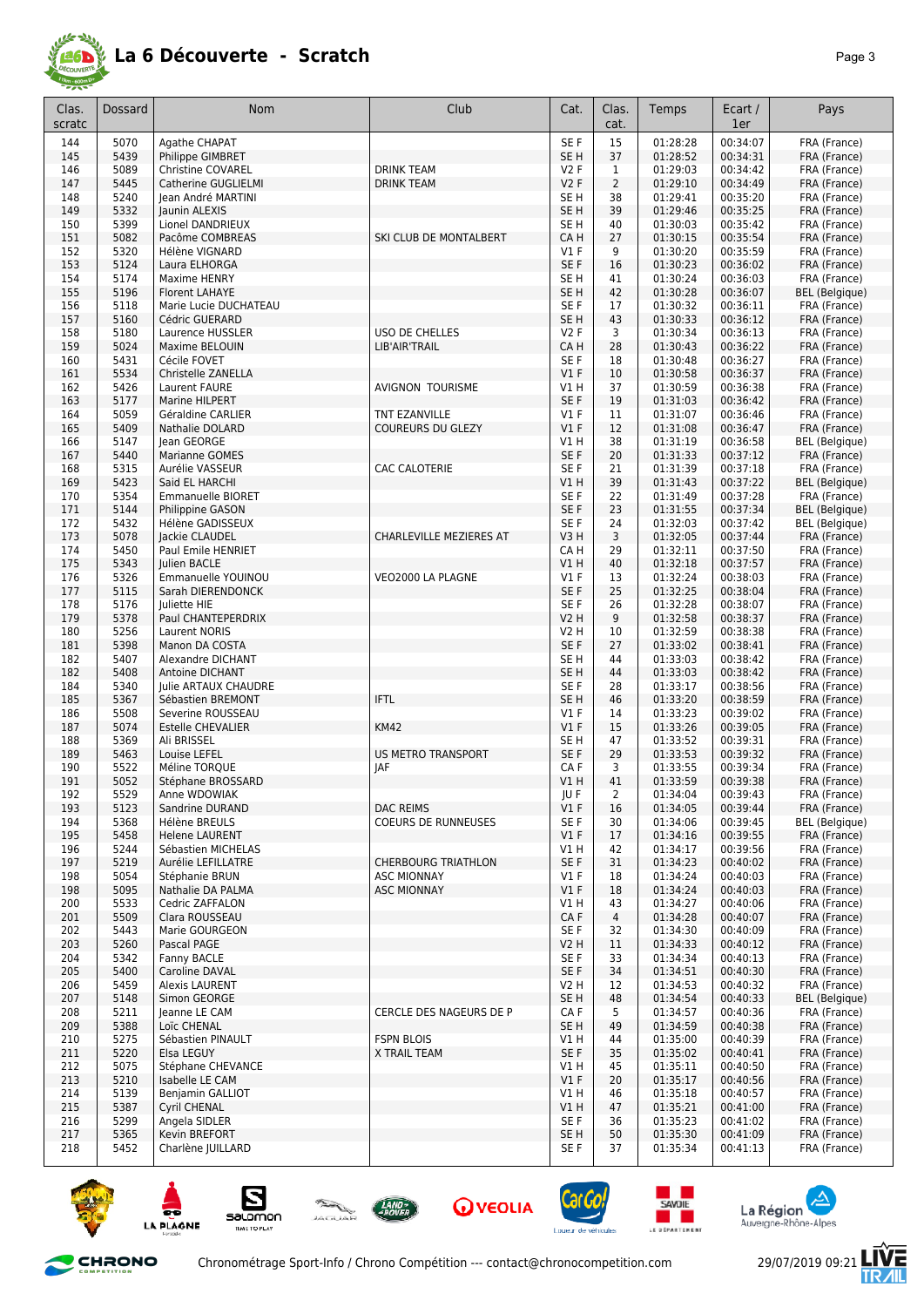

| Clas.<br>scratc | Dossard      | <b>Nom</b>                                  | Club                           | Cat.            | Clas.<br>cat.  | Temps                | Ecart /<br>1er       | Pays                           |
|-----------------|--------------|---------------------------------------------|--------------------------------|-----------------|----------------|----------------------|----------------------|--------------------------------|
| 219             | 5451         | André JARRETON                              |                                | V1H             | 48             | 01:35:35             | 00:41:14             | FRA (France)                   |
| 220             | 5234         | Cidalia MAGALHAES                           |                                | V2F             | $\overline{4}$ | 01:35:36             | 00:41:15             | FRA (France)                   |
| 221             | 5479         | Christophe MERCIER                          |                                | SE <sub>H</sub> | 51             | 01:35:43             | 00:41:22             | FRA (France)                   |
| 222             | 5380         | Géraldine CHANTRAINE                        |                                | V1F             | 21             | 01:35:48             | 00:41:27             | FRA (France)                   |
| 223             | 5127         | Elise ESCLASSE                              |                                | SE <sub>F</sub> | 38             | 01:35:52             | 00:41:31             | FRA (France)                   |
| 224             | 5251         | Julie MOURIER                               |                                | SE F            | 39             | 01:36:21             | 00:42:00             | FRA (France)                   |
| 225             | 5316         | Helena VAVAKOVA                             | CLUB DEPORTIVO KUTNA HO        | SE F            | 40             | 01:36:27             | 00:42:06             | CZE (République                |
|                 |              |                                             |                                |                 |                |                      |                      | tchèque)                       |
| 226             | 5079         | Françoise CLAUDEL                           | CHARLEVILLE MEZIERES AT        | V3F             | $\mathbf{1}$   | 01:36:29             | 00:42:08             | FRA (France)                   |
| 227             | 5358         | Alexandra BOCQUET                           |                                | $VI$ F          | 22             | 01:36:30             | 00:42:09             | FRA (France)                   |
| 227             | 5357         | Léa BOCQUET                                 | <b>US TOURCOING</b>            | CA F            | 6              | 01:36:30             | 00:42:09             | FRA (France)                   |
| 229             | 5164         | Laurence HALLER                             | <b>US METRO TRANSPORT</b>      | <b>V2F</b>      | 5              | 01:36:31             | 00:42:10             | FRA (France)                   |
| 230             | 5404         | Jean Luc DEFROMONT                          | <b>RUNNINGHEM</b>              | V3H             | $\overline{4}$ | 01:36:39             | 00:42:18             | FRA (France)                   |
| 230             | 5538         | Loic WOLFCARIUS                             |                                | V1 H            | 49             | 01:36:39             | 00:42:18             | FRA (France)                   |
| 232             | 5150         | Isabelle GEORIS                             |                                | V1F             | 23             | 01:36:43             | 00:42:22             | <b>BEL</b> (Belgique)          |
| 233             | 5406         | Nadege DELENA                               |                                | $VI$ F          | 24             | 01:36:52             | 00:42:31             | FRA (France)                   |
| 234             | 5363         | Hugo BOURET                                 |                                | SE <sub>H</sub> | 52             | 01:36:57             | 00:42:36             | FRA (France)                   |
| 235             | 5007         | Valérie AUBERT                              | ASLA                           | $VI$ F          | 25             | 01:37:02             | 00:42:41             | FRA (France)                   |
| 236             | 5084<br>5001 | <b>Guillaume CONSTANTIN</b><br>Laurine ADAM |                                | SE H<br>SE F    | 53<br>41       | 01:37:06             | 00:42:45             | FRA (France)                   |
| 237<br>238      | 5381         | Andre CHAPOULET                             |                                | V4 H            | $\mathbf{1}$   | 01:37:18<br>01:37:23 | 00:42:57<br>00:43:02 | FRA (France)<br>FRA (France)   |
| 239             | 5181         | Piero INDIVERI                              |                                | V1 H            | 50             | 01:37:26             | 00:43:05             | FRA (France)                   |
| 240             | 5131         | <b>Thomas FERRAND</b>                       |                                | SE <sub>H</sub> | 54             | 01:37:29             | 00:43:08             | FRA (France)                   |
| 241             | 5310         | Audrey TORRECCHIA                           |                                | SE F            | 42             | 01:37:33             | 00:43:12             | FRA (France)                   |
| 242             | 5521         | Laurence TOROUE                             | JAF                            | <b>V2F</b>      | 6              | 01:37:37             | 00:43:16             | FRA (France)                   |
| 243             | 5377         | Emilien CHANTEPERDRIX                       |                                | SE <sub>H</sub> | 55             | 01:37:38             | 00:43:17             | FRA (France)                   |
| 244             | 5532         | Stéphanie WORINGER                          |                                | SE F            | 43             | 01:37:42             | 00:43:21             | FRA (France)                   |
| 245             | 5037         | Aurélia BOILEAU                             |                                | SE <sub>F</sub> | 44             | 01:37:44             | 00:43:23             | FRA (France)                   |
| 246             | 5112         | Noémie DEVAUX                               |                                | SE F            | 45             | 01:37:45             | 00:43:24             | FRA (France)                   |
| 247             | 5403         | Marc DECOSTERD                              | <b>TOWN TO TRAIL</b>           | VIH             | 51             | 01:38:02             | 00:43:41             | SUI (Suisse)                   |
| 248             | 5207         | Sébastien LE BLOND                          | AMICAL YVETOT ATHLETISM        | V1 H            | 52             | 01:38:14             | 00:43:53             | FRA (France)                   |
| 249             | 5395         | Sindy CREEL                                 | <b>ADIDAS RUNNERS</b>          | SE F            | 46             | 01:38:22             | 00:44:01             | FRA (France)                   |
| 249             | 5413         | Romain DOSSET                               | <b>ADIDAS RUNNERS</b>          | SE <sub>H</sub> | 56             | 01:38:22             | 00:44:01             | FRA (France)                   |
| 251             | 5517         | Arjan STUIVER                               |                                | V1 H            | 53             | 01:38:26             | 00:44:05             | NED (Pays-Bas)                 |
| 252             | 5462         | Virginie LECOUFLET                          | LC BRETTEVILLE SUR ODON        | V1F             | 26             | 01:38:37             | 00:44:16             | FRA (France)                   |
| 253             | 5351         | <b>Mathis BELMONTE</b>                      |                                | CA H            | 30             | 01:38:44             | 00:44:23             | FRA (France)                   |
| 254<br>255      | 5016<br>5154 | Elodie BARIBAS<br>Laetitia GIROUX           | AS STRASBOURG                  | SE F<br>$VI$ F  | 47<br>27       | 01:38:50<br>01:39:05 | 00:44:29<br>00:44:44 | FRA (France)<br>FRA (France)   |
| 256             | 5319         | Jean Marc VESCOVI                           |                                | VIH             | 54             | 01:39:18             | 00:44:57             | FRA (France)                   |
| 257             | 5204         | Emmanuelle LAUMONNIER                       | <b>AS FONDETTES</b>            | $VI$ F          | 28             | 01:39:19             | 00:44:58             | FRA (France)                   |
| 257             | 5259         | Anne ORLOWSKI                               | <b>AS FONDETTES</b>            | SE <sub>F</sub> | 48             | 01:39:19             | 00:44:58             | FRA (France)                   |
| 259             | 5346         | <b>Marion BARRE</b>                         |                                | SE <sub>F</sub> | 49             | 01:39:24             | 00:45:03             | FRA (France)                   |
| 260             | 5086         | Sébastien COUET                             |                                | SE H            | 57             | 01:39:45             | 00:45:24             | <b>BEL</b> (Belgique)          |
| 261             | 5531         | Axel WORINGER                               |                                | SE H            | 58             | 01:39:54             | 00:45:33             | FRA (France)                   |
| 262             | 5402         | Sabine DEBLOCK                              | <b>NITRO TEAM</b>              | $VI$ F          | 29             | 01:40:12             | 00:45:51             | <b>BEL</b> (Belgique)          |
| 263             | 5291         | Sabrina ROLLET                              | <b>ENDURANCE ESPERANCE TRA</b> | $VI$ F          | 30             | 01:40:19             | 00:45:58             | FRA (France)                   |
| 264             | 5454         | Olivier KREUTZ                              | <b>KANAKY</b>                  | V1 H            | 55             | 01:40:29             | 00:46:08             | FRA (France)                   |
| 265             | 5099         | Jean Baptiste DAVID                         |                                | V1 H            | 56             | 01:40:32             | 00:46:11             | FRA (France)                   |
| 266             | 5038         | Marie BOILLOT                               |                                | SE F            | 50             | 01:40:45             | 00:46:24             | FRA (France)                   |
| 267             | 5241         | Sébastien MATHON                            |                                | SE <sub>H</sub> | 59             | 01:41:00             | 00:46:39             | FRA (France)                   |
| 268<br>268      | 5166<br>5165 | Jérémy HARMAND<br>Lory HARMAND              | CA PLASSAC                     | SE H<br>SE F    | 60             | 01:41:08<br>01:41:08 | 00:46:47<br>00:46:47 | FRA (France)<br>FRA (France)   |
| 270             | 5410         | Thomas DOLARD                               |                                | CA H            | 51<br>31       | 01:41:14             | 00:46:53             | FRA (France)                   |
| 271             | 5199         | Julien LAMBERT                              |                                | CA H            | 32             | 01:41:22             | 00:47:01             | FRA (France)                   |
| 272             | 5333         | <b>Emmanuelle ALOY</b>                      |                                | $VI$ F          | 31             | 01:41:23             | 00:47:02             | FRA (France)                   |
| 272             | 5222         | Solenn LEMEE                                | US METRO TRANSPORT (PAR        | SE F            | 52             | 01:41:23             | 00:47:02             | FRA (France)                   |
| 274             | 5227         | Delphine LETREGUILLY                        |                                | SE F            | 53             | 01:41:24             | 00:47:03             | FRA (France)                   |
| 275             | 5031         | Yonni BESTAULT                              |                                | SE H            | 61             | 01:41:29             | 00:47:08             | FRA (France)                   |
| 276             | 5526         | Margot VERLHAC                              | <b>HAPPY RUNNING CREW</b>      | SE F            | 54             | 01:41:35             | 00:47:14             | FRA (France)                   |
| 277             | 5394         | Caroline COURTIER                           |                                | $VI$ F          | 32             | 01:41:36             | 00:47:15             | FRA (France)                   |
| 278             | 5307         | Alexandre THEVENIN                          |                                | SE H            | 62             | 01:41:38             | 00:47:17             | FRA (France)                   |
| 279             | 5045         | Marine BOUCHARD                             |                                | SE F            | 55             | 01:41:41             | 00:47:20             | FRA (France)                   |
| 279             | 5106         | Cécile DELALANDE                            |                                | SE F            | 55             | 01:41:41             | 00:47:20             | FRA (France)                   |
| 281             | 5126         | Fabien ELLEBOODE                            |                                | SE H            | 63             | 01:41:42             | 00:47:21             | FRA (France)                   |
| 282             | 5103         | Sophie DE MONCUIT                           |                                | SE F            | 57             | 01:41:47             | 00:47:26             | FRA (France)                   |
| 283             | 5183         | Ludovic JARRY                               |                                | V1 H            | 57             | 01:41:49             | 00:47:28             | FRA (France)                   |
| 284             | 5216         | Laetitia LECOLLE                            |                                | $VI$ F          | 33             | 01:42:02             | 00:47:41             | FRA (France)                   |
| 285<br>286      | 5325<br>5255 | Nkoko YENGA<br>Marjon NIESSEN               |                                | V1 H<br>SE F    | 58<br>58       | 01:42:09<br>01:42:23 | 00:47:48<br>00:48:02 | FRA (France)<br>NED (Pays-Bas) |
| 287             | 5155         | Hélène GODE                                 |                                | V1 F            | 34             | 01:42:37             | 00:48:16             | FRA (France)                   |
| 288             | 5013         | Sandrine BARATANGE                          |                                | $VI$ F          | 35             | 01:42:42             | 00:48:21             | FRA (France)                   |
| 288             | 5424         | <b>Emeric ESCLASSE</b>                      |                                | SE H            | 64             | 01:42:42             | 00:48:21             | FRA (France)                   |
| 290             | 5386         | Clémence CHEBION                            |                                | SE F            | 59             | 01:42:52             | 00:48:31             | FRA (France)                   |
| 291             | 5501         | Justine REBRASSE                            |                                | SE F            | 60             | 01:42:57             | 00:48:36             | FRA (France)                   |
| 292             | 5149         | Amandine GEORGE                             |                                | JU F            | 3              | 01:43:00             | 00:48:39             | <b>BEL</b> (Belgique)          |
|                 |              |                                             |                                |                 |                |                      |                      |                                |



CHRONO





**O** VEOLIA Loueur de







Chronométrage Sport-Info / Chrono Compétition --- contact@chronocompetition.com 29/07/2019 09:21

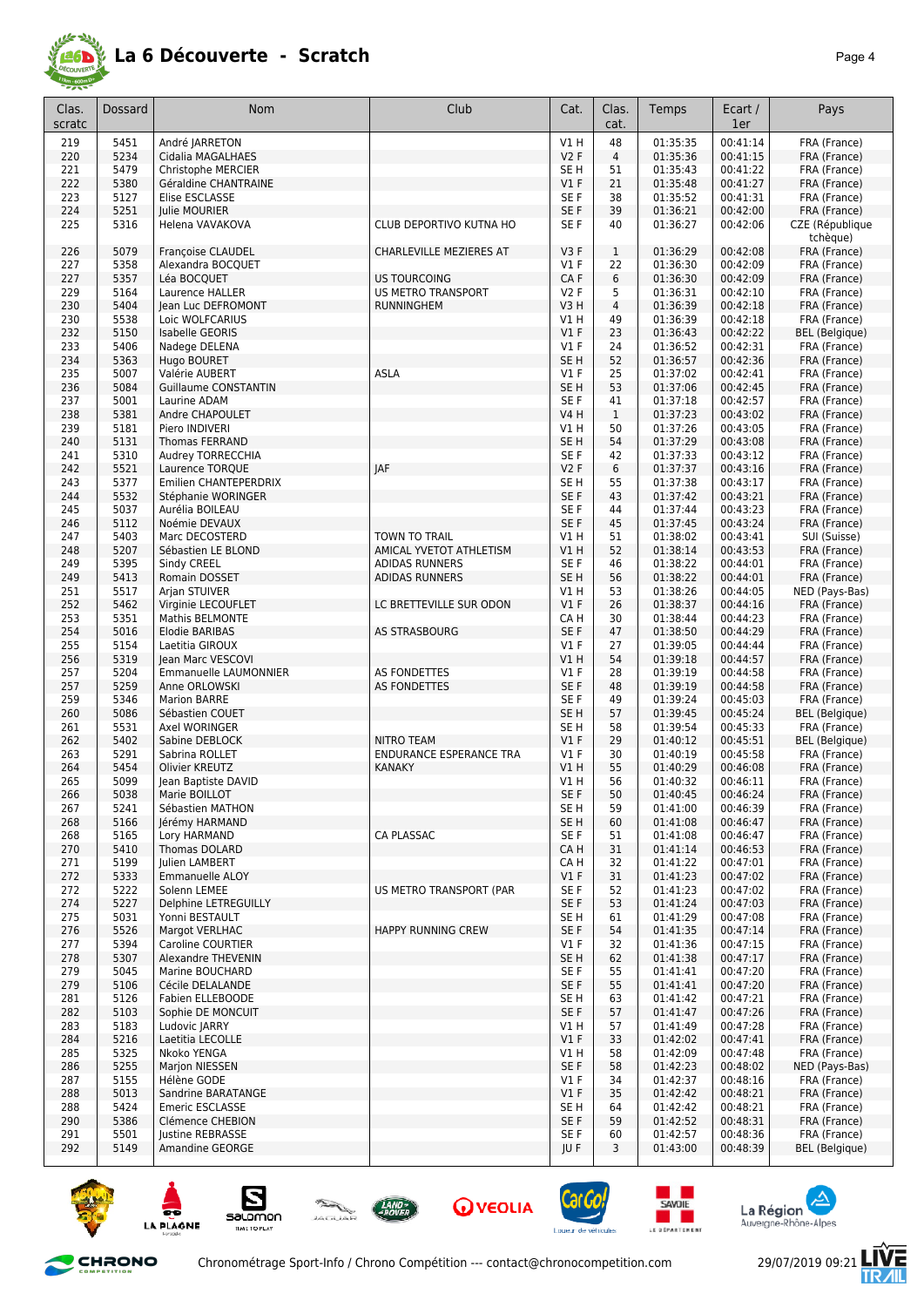

| Clas.<br>scratc | Dossard      | <b>Nom</b>                                   | Club                                               | Cat.                       | Clas.<br>cat.  | Temps                | Ecart /<br>1er       | Pays                              |
|-----------------|--------------|----------------------------------------------|----------------------------------------------------|----------------------------|----------------|----------------------|----------------------|-----------------------------------|
| 293             | 5285         | Carole REGIS                                 | <b>GRUISSAN SPORTS EVEVENE</b>                     | $VI$ F                     | 36             | 01:43:03             | 00:48:42             | FRA (France)                      |
| 294             | 5161         | Stéphane GUERIN                              |                                                    | V2 H                       | 13             | 01:43:07             | 00:48:46             | FRA (France)                      |
| 295             | 5390         | Julien CHOPIN                                | <b>KANAKY</b>                                      | V1 H                       | 59             | 01:43:08             | 00:48:47             | FRA (France)                      |
| 296             | 5247         | Ludivine MOREAU                              | <b>K'MOUSS TEAM</b>                                | SE F                       | 61             | 01:43:18             | 00:48:57             | FRA (France)                      |
| 297             | 5113         | Nadine DEVIGNE                               |                                                    | <b>V2F</b>                 | $\overline{7}$ | 01:43:20             | 00:48:59             | FRA (France)                      |
| 298             | 5206         | Estelle LE BEC                               | <b>FCIA BISCHWILLER</b>                            | $VI$ F<br>V <sub>3</sub> H | 37<br>5        | 01:43:21             | 00:49:00             | FRA (France)                      |
| 299<br>300      | 5336<br>5105 | <b>Eric ANDRE</b><br>Roxane DELAHAYE ADICEAM |                                                    | SE F                       | 62             | 01:43:22<br>01:43:24 | 00:49:01<br>00:49:03 | FRA (France)<br>FRA (France)      |
| 301             | 5527         | Sylviane VOIRON                              |                                                    | <b>V2F</b>                 | 8              | 01:43:29             | 00:49:08             | FRA (France)                      |
| 302             | 5143         | Elodie GASNEREAU                             |                                                    | SE F                       | 63             | 01:43:30             | 00:49:09             | FRA (France)                      |
| 303             | 5321         | Julie VILLALTA                               |                                                    | SE F                       | 64             | 01:43:38             | 00:49:17             | FRA (France)                      |
| 304             | 5396         | Justine CREPY                                |                                                    | SE F                       | 65             | 01:43:41             | 00:49:20             | FRA (France)                      |
| 305             | 5203         | Arnaud LARDON                                |                                                    | SE <sub>H</sub>            | 65             | 01:43:46             | 00:49:25             | FRA (France)                      |
| 306             | 5370         | Sophie BROCHE                                | VEO 2000 LA PLAGNE                                 | $VI$ F                     | 38             | 01:43:50             | 00:49:29             | FRA (France)                      |
| 307             | 5066         | Carmen CATOUL                                |                                                    | $VI$ F                     | 39             | 01:43:57             | 00:49:36             | <b>BEL</b> (Belgique)             |
| 308<br>308      | 5417<br>5125 | Agnès DUBUIS<br>Michel ELLEBOODE             |                                                    | $VI$ F<br>V3 H             | 40<br>6        | 01:43:58<br>01:43:58 | 00:49:37<br>00:49:37 | FRA (France)<br>FRA (France)      |
| 310             | 5065         | Karine CARVAL                                |                                                    | $VI$ F                     | 41             | 01:44:03             | 00:49:42             | FRA (France)                      |
| 311             | 5182         | Pauline JANECZKO                             | <b>ES MERSEN</b>                                   | SE <sub>F</sub>            | 66             | 01:44:13             | 00:49:52             | FRA (France)                      |
| 312             | 5041         | Mylène BONNEGENT                             |                                                    | SE F                       | 67             | 01:44:19             | 00:49:58             | FRA (France)                      |
| 312             | 5428         | Alice FISSON                                 |                                                    | CA F                       | 7              | 01:44:19             | 00:49:58             | FRA (France)                      |
| 314             | 5430         | <b>Benoit FISSON</b>                         |                                                    | VIH                        | 60             | 01:44:20             | 00:49:59             | FRA (France)                      |
| 315             | 5162         | Emilie GUICHOU                               |                                                    | SE <sub>F</sub>            | 68             | 01:44:26             | 00:50:05             | FRA (France)                      |
| 316             | 5158         | Marie Christine GUDIN                        |                                                    | <b>V2F</b>                 | 9              | 01:44:36             | 00:50:15             | FRA (France)                      |
| 317             | 5361         | <b>Benoit BONNET</b>                         |                                                    | V1H                        | 61             | 01:44:37             | 00:50:16             | FRA (France)                      |
| 318<br>319      | 5492<br>5254 | Sylvie OLLINET<br><b>Isabelle NAVE</b>       | VEO 2000 LA PLAGNE<br><b>CS PROVINS ATHLETISME</b> | V3F<br>SE F                | 2<br>69        | 01:44:59             | 00:50:38             | FRA (France)                      |
| 320             | 5191         | Gladis JUIN                                  |                                                    | SE F                       | 70             | 01:45:01<br>01:45:15 | 00:50:40<br>00:50:54 | FRA (France)<br>FRA (France)      |
| 321             | 5393         | Julien COQUE                                 |                                                    | SE H                       | 66             | 01:45:20             | 00:50:59             | FRA (France)                      |
| 322             | 5246         | Gérard MORE                                  | Poporo AC Tokyo                                    | V4 H                       | 2              | 01:45:33             | 00:51:12             | FRA (France)                      |
| 323             | 5208         | Christina LE BOULH                           | VEO2000 LA PLAGNE                                  | SE <sub>F</sub>            | 71             | 01:45:40             | 00:51:19             | FRA (France)                      |
| 324             | 5020         | Céline BEAUFILS                              |                                                    | SE F                       | 72             | 01:45:42             | 00:51:21             | FRA (France)                      |
| 325             | 5029         | Elodie BESSE                                 | <b>BASKETS FUMANTES</b>                            | SE <sub>F</sub>            | 73             | 01:46:19             | 00:51:58             | FRA (France)                      |
| 326             | 5223         | Fanny LEMOINE                                |                                                    | SE F                       | 74             | 01:46:30             | 00:52:09             | FRA (France)                      |
| 326             | 5322         | Stéphanie VIZOT                              | COS VILLERS ATHLETISME                             | $VI$ F                     | 42             | 01:46:30             | 00:52:09             | FRA (France)                      |
| 328             | 5010<br>5186 | Virginie BAILLY                              |                                                    | SE F                       | 75             | 01:46:33             | 00:52:12<br>00:52:18 | FRA (France)                      |
| 329<br>330      | 5271         | Pauline JEANTOT<br>Sophie PERONEILLE         | <b>TEAM HOLNON</b>                                 | JU F<br>$VI$ F             | 4<br>43        | 01:46:39<br>01:46:45 | 00:52:24             | FRA (France)<br>FRA (France)      |
| 331             | 5134         | André FOREST                                 |                                                    | V3 H                       | $\overline{7}$ | 01:46:49             | 00:52:28             | FRA (France)                      |
| 332             | 5292         | Sonia ROUSSEL                                | <b>AATAC</b>                                       | $VI$ F                     | 44             | 01:46:55             | 00:52:34             | FRA (France)                      |
| 333             | 5530         | Gineke WIJSBEEK                              |                                                    | SE F                       | 76             | 01:47:01             | 00:52:40             | NED (Pays-Bas)                    |
| 334             | 5114         | Michaël DICHE                                |                                                    | V1 H                       | 62             | 01:47:22             | 00:53:01             | FRA (France)                      |
| 335             | 5136         | Ingrid FUSIL                                 | <b>JAMG</b>                                        | $VI$ F                     | 45             | 01:47:23             | 00:53:02             | FRA (France)                      |
| 335             | 5178         | <b>Estelle HORION</b>                        |                                                    | SE F                       | 77             | 01:47:23             | 00:53:02             | FRA (France)                      |
| 337             | 5146         | Céline GEFFRAY<br><b>Arnaud MAILHEBIAU</b>   |                                                    | $VI$ F                     | 46             | 01:47:24             | 00:53:03<br>00:53:06 | FRA (France)<br>FRA (France)      |
| 338<br>339      | 5236<br>5237 | Agathe MAILLARD                              | <b>DIVONNE RUNNING</b>                             | V2 H<br>$VI$ F             | 14<br>47       | 01:47:27<br>01:47:32 | 00:53:11             | FRA (France)                      |
| 340             | 5033         | Aurélie BLIN                                 |                                                    | $VI$ F                     | 48             | 01:47:41             | 00:53:20             | FRA (France)                      |
| 340             | 5356         | Claire BOCQUET                               | <b>US TOURCOING</b>                                | V1F                        | 48             | 01:47:41             | 00:53:20             | FRA (France)                      |
| 342             | 5243         | Marine MEUNIER                               |                                                    | SE F                       | 78             | 01:47:42             | 00:53:21             | FRA (France)                      |
| 343             | 5536         | Gaelle CHAMOUSSIN                            |                                                    | $VI$ F                     | 50             | 01:47:50             | 00:53:29             | FRA (France)                      |
| 344             | 5328         | Sylvia ZWOLFER                               |                                                    | V2F                        | 10             | 01:47:51             | 00:53:30             | GER (Allemagne)                   |
| 345             | 5277         | Aurélie PONSOLLE                             |                                                    | SE F                       | 79             | 01:47:54             | 00:53:33             | FRA (France)                      |
| 346<br>347      | 5092<br>5308 | Patrick CRETON<br>Anne Sylvie THIRARD        |                                                    | SE H<br>$VI$ F             | 67<br>51       | 01:48:06<br>01:48:09 | 00:53:45<br>00:53:48 | FRA (France)<br>FRA (France)      |
| 348             | 5101         | Laurence DE LATTER                           | <b>LES COUREURS ORPOIS</b>                         | V1F                        | 52             | 01:48:17             | 00:53:56             | <b>BEL</b> (Belgique)             |
| 348             | 5190         | Christina   OPPART                           |                                                    | $VI$ F                     | 52             | 01:48:17             | 00:53:56             | <b>BEL</b> (Belgique)             |
| 350             | 5279         | Genevieve PORREYE                            | <b>VAFA</b>                                        | V3F                        | 3              | 01:48:21             | 00:54:00             | FRA (France)                      |
| 351             | 5280         | Philippe PORREYE                             | VAFA                                               | V3H                        | 8              | 01:48:22             | 00:54:01             | FRA (France)                      |
| 352             | 5011         | Jacek BALICKI                                |                                                    | <b>V2 H</b>                | 15             | 01:49:04             | 00:54:43             | POL (Pologne)                     |
| 353             | 5167         | Corinne HAVERLANT RANNOU                     |                                                    | $VI$ F                     | 54             | 01:49:11             | 00:54:50             | FRA (France)                      |
| 354             | 5200         | Clémence LAMBRECHT                           |                                                    | SE F                       | 80             | 01:49:38             | 00:55:17             | FRA (France)                      |
| 355<br>356      | 5401         | Nathalie DE CASIMACKER                       |                                                    | $VI$ F<br>V1 H             | 55<br>63       | 01:49:48             | 00:55:27             | FRA (France)                      |
| 357             | 5019<br>5067 | Jérôme BEAUFILS<br>Sandrine CHABAULT         | <b>CHERBOURG TRIATHLON</b>                         | $VI$ F                     | 56             | 01:50:00<br>01:50:01 | 00:55:39<br>00:55:40 | FRA (France)<br>FRA (France)      |
| 358             | 5467         | Manon MAILLARD                               |                                                    | SE F                       | 81             | 01:50:02             | 00:55:41             | FRA (France)                      |
| 359             | 5242         | Caroline MELCHERS                            |                                                    | SE F                       | 82             | 01:50:12             | 00:55:51             | FRA (France)                      |
| 360             | 5171         | Frederic HENON                               |                                                    | V1 H                       | 64             | 01:50:24             | 00:56:03             | FRA (France)                      |
| 360             | 5172         | Isabelle HENON                               |                                                    | $VI$ F                     | 57             | 01:50:24             | 00:56:03             | FRA (France)                      |
| 362             | 5094         | Catherine CREVAN                             | <b>COSNE TRIATHLON</b>                             | $VI$ F                     | 58             | 01:50:33             | 00:56:12             | FRA (France)                      |
| 363             | 5327         | Mounia ZIDANI                                |                                                    | SE F                       | 83             | 01:50:43             | 00:56:22             | FRA (France)                      |
| 364<br>365      | 5473<br>5518 | <b>Myriam MARTIN</b><br>Rochine SYMONDS      | UNION SPORTIVE DE VIGNE<br><b>GREAT YARMOUTH</b>   | V1 H<br><b>V2F</b>         | 65<br>11       | 01:50:45<br>01:51:08 | 00:56:24<br>00:56:47 | FRA (France)<br>GBR (Royaume-Uni) |
| 366             | 5515         | Katherine STRATFORD                          |                                                    | V1F                        | 59             | 01:51:09             | 00:56:48             | GBR (Royaume-Uni)                 |
| 367             | 5272         | <b>Catherine PERRIER</b>                     | <b>BASKETS FUMANTES</b>                            | $VI$ F                     | 60             | 01:51:16             | 00:56:55             | FRA (France)                      |
|                 |              |                                              |                                                    |                            |                |                      |                      |                                   |











**SAVOIE** 

and the second







E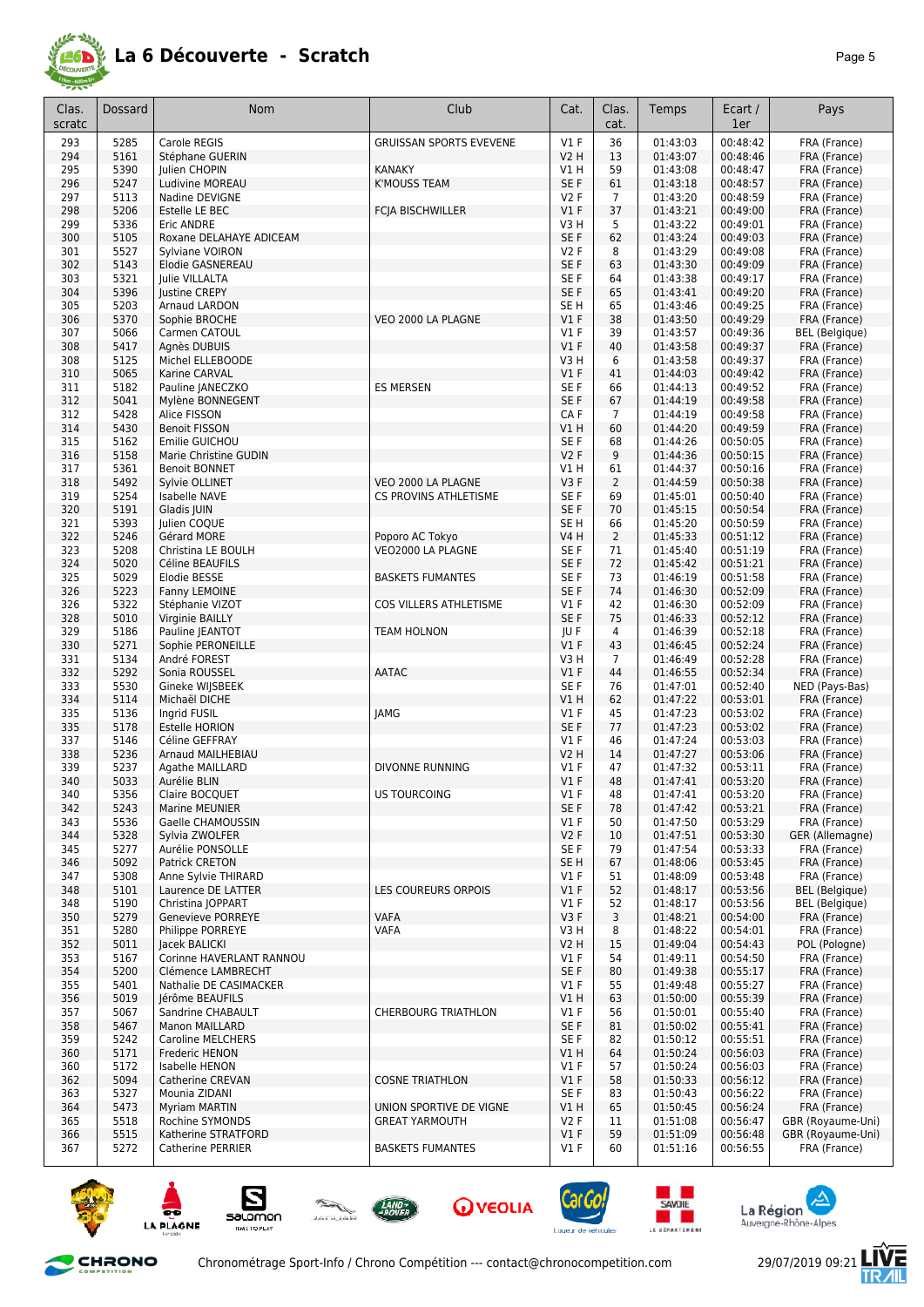

| Clas.      | Dossard      | <b>Nom</b>                                     | Club                                     | Cat.                 | Clas.          | Temps                | Ecart /              | Pays                         |
|------------|--------------|------------------------------------------------|------------------------------------------|----------------------|----------------|----------------------|----------------------|------------------------------|
| scratc     |              |                                                |                                          |                      | cat.           |                      | 1er                  |                              |
| 368        | 5524         | Julie VAILLANT                                 |                                          | SE <sub>F</sub>      | 84             | 01:51:22             | 00:57:01             | FRA (France)                 |
| 369        | 5302         | Marie Hélène SONDAG ROTHE                      | <b>CAPHG</b>                             | V2F                  | 12             | 01:51:27             | 00:57:06             | FRA (France)                 |
| 370        | 5051         | Corinne BRIDERON                               | <b>USPG RAID</b>                         | <b>V2F</b>           | 13             | 01:51:43             | 00:57:22             | FRA (France)                 |
| 371        | 5062         | Marie CART TANNEUR                             |                                          | SE <sub>F</sub>      | 85             | 01:51:44             | 00:57:23             | FRA (France)                 |
| 372<br>373 | 5376<br>5311 | <b>Isabelle CATTIAUX</b>                       | <b>RUNNING FERNELMONT</b>                | $VI$ F<br><b>V2F</b> | 61<br>14       | 01:52:06<br>01:52:10 | 00:57:45<br>00:57:49 | FRA (France)<br>FRA (France) |
| 374        | 5189         | Agnès TOUZOT<br>Pascal JOLY                    |                                          | V2 H                 | 16             | 01:52:13             | 00:57:52             | FRA (France)                 |
| 375        | 5128         | <b>Adeline ESNAULT</b>                         |                                          | V1F                  | 62             | 01:52:16             | 00:57:55             | FRA (France)                 |
| 376        | 5391         | Christine COCO                                 | <b>BASKETS FUMANTES</b>                  | <b>V2F</b>           | 15             | 01:52:25             | 00:58:04             | FRA (France)                 |
| 377        | 5152         | Marco GIORDANI                                 | LES BASKETS FUMANTES                     | <b>V2 H</b>          | 17             | 01:52:26             | 00:58:05             | FRA (France)                 |
| 378        | 5018         | Nicolas BAUDOUIN                               |                                          | SE H                 | 68             | 01:52:31             | 00:58:10             | FRA (France)                 |
| 379        | 5249         | Cindy MOULERGUES                               |                                          | SE <sub>F</sub>      | 86             | 01:52:46             | 00:58:25             | FRA (France)                 |
| 380        | 5252         | <b>Nathalie MULLER</b>                         |                                          | SE <sub>F</sub>      | 87             | 01:52:49             | 00:58:28             | FRA (France)                 |
| 380<br>382 | 5525<br>5003 | Delphine VAVASSEUR<br>Maryline ALBERTI         |                                          | V1F<br>$VI$ F        | 63<br>64       | 01:52:49<br>01:53:00 | 00:58:28<br>00:58:39 | FRA (France)<br>FRA (France) |
| 383        | 5266         | <b>Vincent PARISOT</b>                         |                                          | VIH                  | 66             | 01:53:02             | 00:58:41             | FRA (France)                 |
| 384        | 5497         | Magali PIN                                     |                                          | $VI$ F               | 65             | 01:53:11             | 00:58:50             | FRA (France)                 |
| 385        | 5195         | Anais LABORET                                  |                                          | SE F                 | 88             | 01:53:18             | 00:58:57             | FRA (France)                 |
| 386        | 5081         | Claire COLAS                                   |                                          | SE F                 | 89             | 01:53:21             | 00:59:00             | FRA (France)                 |
| 387        | 5504         | Mathilde RIPOLL                                |                                          | V1F                  | 66             | 01:53:43             | 00:59:22             | FRA (France)                 |
| 388        | 5474         | Isabelle MARTIN                                |                                          | $VI$ F               | 67             | 01:54:06             | 00:59:45             | FRA (France)                 |
| 389        | 5475         | <b>Olivier MARTIN</b>                          |                                          | V1 H                 | 67             | 01:54:08             | 00:59:47             | FRA (France)                 |
| 390<br>391 | 5258<br>5129 | Aurélie NOYE<br>Anne Florence FALLER GALERNEAU |                                          | SE F<br>SE F         | 90<br>91       | 01:54:15<br>01:54:18 | 00:59:54<br>00:59:57 | FRA (France)<br>FRA (France) |
| 392        | 5076         | Virginie CHMIELARSKI                           |                                          | $VI$ F               | 68             | 01:54:26             | 01:00:05             | FRA (France)                 |
| 393        | 5218         | Gabrielle LEDOUX                               |                                          | V3F                  | $\overline{4}$ | 01:54:52             | 01:00:31             | FRA (France)                 |
| 394        | 5163         | Sonia HADI                                     |                                          | SE F                 | 92             | 01:54:54             | 01:00:33             | FRA (France)                 |
| 395        | 5233         | <b>Francoise LUX</b>                           | <b>INRS</b>                              | V1F                  | 69             | 01:55:08             | 01:00:47             | FRA (France)                 |
| 396        | 5193         | Alexandre KLINGLER                             |                                          | V1 H                 | 68             | 01:55:09             | 01:00:48             | FRA (France)                 |
| 397        | 5102         | <b>Brigitte DE MONCUIT</b>                     |                                          | V3F                  | 5              | 01:55:17             | 01:00:56             | FRA (France)                 |
| 398        | 5032         | Marie Helene BLANC                             |                                          | $VI$ F               | 70             | 01:55:21             | 01:01:00             | FRA (France)                 |
| 399<br>400 | 5499<br>5263 | Aurelie RAGON<br><b>Arnaud PARANT</b>          | <b>ASC MIONNAY</b>                       | V1F<br>V2 H          | 71<br>18       | 01:55:27<br>01:55:29 | 01:01:06<br>01:01:08 | FRA (France)<br>FRA (France) |
| 401        | 5055         | Daniel BRUN                                    | <b>ASC MIONNAY</b>                       | V1 H                 | 69             | 01:55:30             | 01:01:09             | FRA (France)                 |
| 402        | 5261         | Cathy PAGES                                    | SUSSARGUES EVASION                       | V2F                  | 16             | 01:55:39             | 01:01:18             | FRA (France)                 |
| 403        | 5335         | Amélie ANCION                                  | RUNNING FERNELMONT                       | SE F                 | 93             | 01:55:56             | 01:01:35             | <b>BEL</b> (Belgique)        |
| 404        | 5153         | <b>Marion GIRARD</b>                           |                                          | SE F                 | 94             | 01:56:04             | 01:01:43             | FRA (France)                 |
| 405        | 5314         | Agathe VALLEIX                                 |                                          | SE <sub>F</sub>      | 95             | 01:56:24             | 01:02:03             | FRA (France)                 |
| 406        | 5318         | Maëlis VAYSSIE                                 |                                          | CA F                 | 8              | 01:56:31             | 01:02:10             | FRA (France)                 |
| 407<br>408 | 5221<br>5264 | Florence LEJEUNE<br>Sophie PARANT              | <b>ASC MIONNAY</b>                       | V2F<br><b>V1 F</b>   | 17<br>72       | 01:56:38<br>01:57:05 | 01:02:17<br>01:02:44 | FRA (France)<br>FRA (France) |
| 409        | 5312         | Morgane TOUZOT                                 |                                          | SE F                 | 96             | 01:57:56             | 01:03:35             | FRA (France)                 |
| 410        | 5012         | <b>Brigitte BARAN</b>                          |                                          | V3F                  | 6              | 01:58:07             | 01:03:46             | FRA (France)                 |
| 411        | 5179         | Nathalie HUQUE                                 |                                          | V1F                  | 73             | 01:58:19             | 01:03:58             | FRA (France)                 |
| 412        | 5002         | Véronique ADENOT                               |                                          | $VI$ F               | 74             | 01:58:24             | 01:04:03             | FRA (France)                 |
| 412        | 5466         | Nicolas LESOING                                |                                          | SE <sub>H</sub>      | 69             | 01:58:24             | 01:04:03             | FRA (France)                 |
| 414        | 5184         | Rose JARRY                                     |                                          | SE F                 | 97             | 01:58:50             | 01:04:29             | FRA (France)                 |
| 415<br>416 | 5289<br>5348 | Valérie RIQUET                                 |                                          | $VI$ F<br>SE F       | 75<br>98       | 01:59:03<br>01:59:05 | 01:04:42<br>01:04:44 | FRA (France)<br>FRA (France) |
| 417        | 5278         | Cyrielle BELHUMEUR<br>Elodie PORCHER           |                                          | $VI$ F               | 76             | 02:00:28             | 01:06:07             | FRA (France)                 |
| 418        | 5309         | Sandrine TOMAS                                 | <b>BASKETS FUMANTES</b>                  | $VI$ F               | 77             | 02:00:55             | 01:06:34             | FRA (France)                 |
| 419        | 5317         | Stéphanie VAYSSIE                              |                                          | V1F                  | 78             | 02:00:56             | 01:06:35             | FRA (France)                 |
| 420        | 5107         | Céline DELEAU                                  | <b>BASKETS FUMANTES</b>                  | SE F                 | 99             | 02:01:00             | 01:06:39             | FRA (France)                 |
| 421        | 5023         | Laurence BELOUIN                               | LIB'AIR'TRAIL                            | $VI$ F               | 79             | 02:01:25             | 01:07:04             | FRA (France)                 |
| 422        | 5006         | Carine ASENSIO                                 | ATHLETIC BRUNOY CLUB                     | $VI$ F               | 80             | 02:01:53             | 01:07:32             | FRA (France)                 |
| 423        | 5273<br>5313 | Jacqueline PERRIN                              |                                          | V3F<br>$VI$ F        | $\overline{7}$ | 02:02:02<br>02:02:11 | 01:07:41<br>01:07:50 | FRA (France)                 |
| 424<br>425 | 5090         | Céline VALETTE<br>Nicole CRENN                 | LIBAIRTRAIL<br><b>FOOTING LANDERNEEN</b> | V3F                  | 81<br>8        | 02:02:14             | 01:07:53             | FRA (France)<br>FRA (France) |
| 426        | 5205         | Aline LAURENT                                  | <b>BASKETS FUMANTES</b>                  | V2F                  | 18             | 02:02:25             | 01:08:04             | FRA (France)                 |
| 427        | 5030         | Florence BESSET                                |                                          | V2F                  | 19             | 02:02:35             | 01:08:14             | FRA (France)                 |
| 427        | 5352         | Richard BESSET                                 |                                          | V2 H                 | 19             | 02:02:35             | 01:08:14             | FRA (France)                 |
| 429        | 5350         | Marie BELLO                                    |                                          | SE F                 | 100            | 02:02:44             | 01:08:23             | FRA (France)                 |
| 430        | 5202         | Julien LANCELIN                                |                                          | SE H                 | 70             | 02:02:54             | 01:08:33             | FRA (France)                 |
| 431        | 5420         | Alexandra DUMAS                                |                                          | $VI$ F               | 82             | 02:04:39             | 01:10:18             | FRA (France)                 |
| 431<br>433 | 5484<br>5512 | Sophie MORIN<br>Claire SEUILLOT ORIAL          | <b>ACVS</b>                              | $VI$ F<br>SE F       | 82<br>101      | 02:04:39<br>02:04:55 | 01:10:18<br>01:10:34 | FRA (France)<br>FRA (France) |
| 434        | 5282         | Gérard PREVOT                                  |                                          | V2 H                 | 20             | 02:04:59             | 01:10:38             | FRA (France)                 |
| 435        | 5039         | Adeline BOISSINOT                              |                                          | SE F                 | 102            | 02:05:10             | 01:10:49             | FRA (France)                 |
| 436        | 5088         | Sylvie COUTEAU                                 |                                          | $VI$ F               | 84             | 02:06:07             | 01:11:46             | FRA (France)                 |
| 436        | 5198         | Stéphane LAMBERT                               |                                          | V1 H                 | 70             | 02:06:07             | 01:11:46             | FRA (France)                 |
| 438        | 5027         | Élodie BERTIN MAGHIT                           |                                          | SE F                 | 103            | 02:07:06             | 01:12:45             | FRA (France)                 |
| 439        | 5169         | Nadia HAYE                                     |                                          | V1F                  | 85             | 02:07:34             | 01:13:13             | FRA (France)                 |
| 440<br>441 | 5337<br>5116 | Charles ARICH<br>Delphine DOS SANTOS           |                                          | V4 H<br>SE F         | 3<br>104       | 02:08:07<br>02:09:03 | 01:13:46<br>01:14:42 | FRA (France)<br>FRA (France) |
| 442        | 5269         | Alain PELISSIER                                | LES BASKETS FUMANTES                     | V3 H                 | 9              | 02:09:13             | 01:14:52             | FRA (France)                 |
|            |              |                                                |                                          |                      |                |                      |                      |                              |